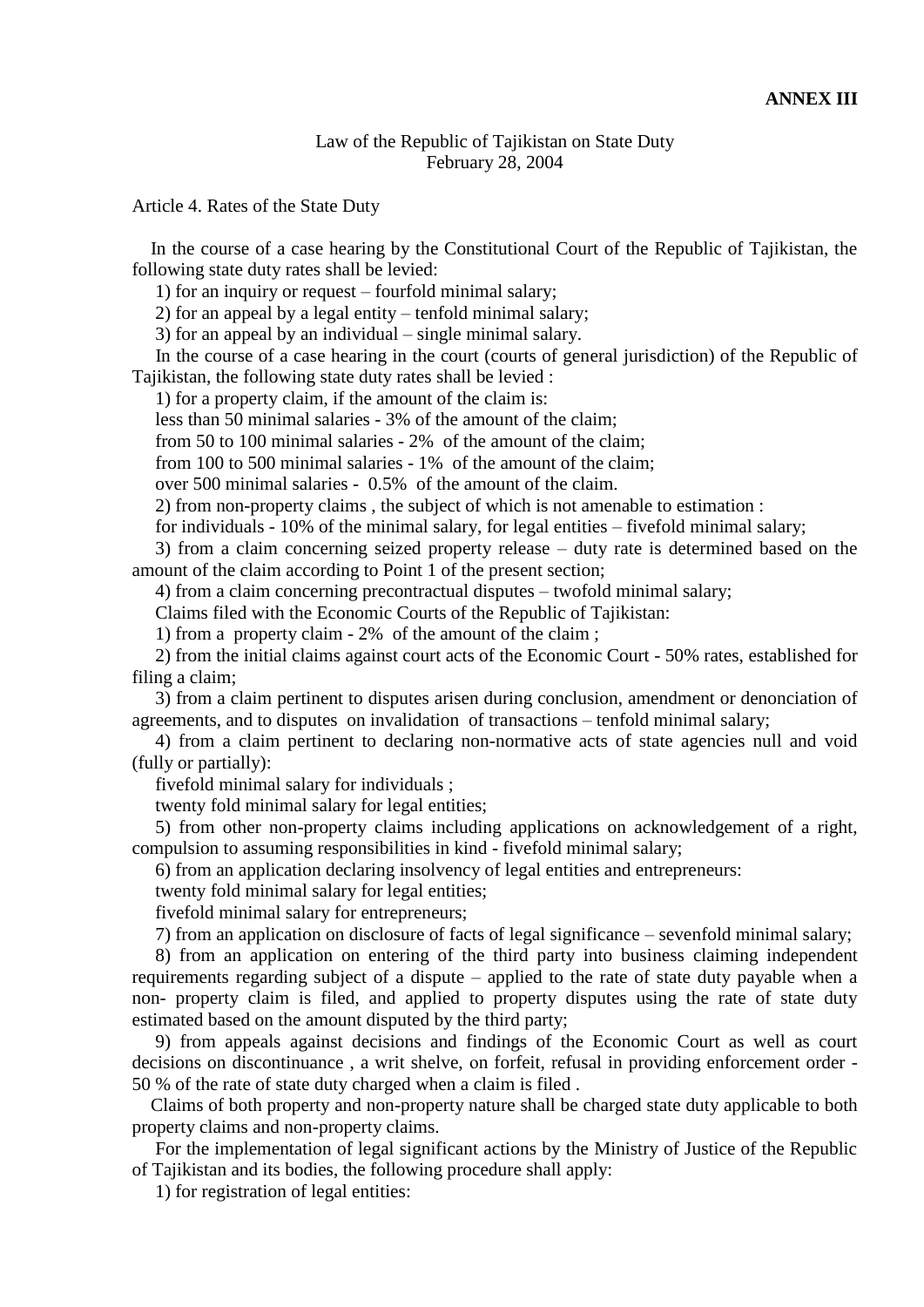from profit organizations irrespective of type of ownership:

- thirteen fold minimal salary;

 from profit organizations with foreign investments contribution – hundredfold minimal salary;

from non-profit organizations irrespective of type of ownership – twenty fold minimal salary;

 from non-profit organizations with foreign entity involvement irrespective of type of ownership – fifty fold minimal salary.

 2) for registration of branches and representative offices irrespective of type of ownership of a legal entity and issue of a register abstract – fivefold minimal salary;

 3) for issue of a certificate on registration of changes in the constituent documents and reregistration of legal entities irrespective of type of ownership - 50% of the rate of state duty levied during registration;

 4) for issue of certificates on liquidation of enterprises -10% of the rate of state duty levied during registration;

 5) for registration of mortgage agreements and issue of a certificate on registration of the mortgage agreement – twofold minimal salary;

6) for the register abstracts of pledged property – single salary;

 7) for issue of a certificate on state registration of Concession Agreements – tenfold minimal salary.

 8) for issue of certificates on registration of public unions (associations) and political parties: from local public unions (associations) - tenfold minimal salary;

from republican public unions (associations) – twenty fold minimal salary;

from international public unions (associations) - two hundred fold minimal salary.

From political parties – hundred fold minimal salary.

For execution of notary actions, the following rates of the state duty shall be levied:

 1) for certification of amortization (houses, apartments, dachas, buildings and other real estate or their components) agreements (purchase and sale, exchange, donation):

 for children including adopted, spouses and parents - 0.5 % of the value of agreement but not less than 50 % of the minimal salary;

 for brothers, sisters, grandchildren, grandmother and grandfather - 1% of the value of agreement;

other individuals and legal entities  $-1.5\%$  of the value of agreement, but not less than twofold minimal salary;

 2) for certification of an agreement on donation of transportation means: to children including adopted, to a spouse , parents, - 0.5 % of the value of agreement, but not less than 50 % of the minimal salary;

 to brothers, sisters, grandchildren, grandmother and grandfather - 1% of the value of agreement but not less than a single minimal salary;

to other individuals and legal entities  $-1.5\%$  of the value of agreement, but not less than twofold minimal salary;

3) for certification of a mortgage agreement – twofold minimal salary;

 4) for certification of other agreements, the subject of which is amenable to estimation - 5 % of the value of agreement but not less than twofold minimal salary;

5) for certification of contract of guarantee – twofold minimal salary;

 6) for certification of contracts the subject of which is not amenable to estimation – twofold minimal salary;

7) for certification of last wills and testaments - 20% of minimal salary;

8) for issue of a certificate on a property right – threefold minimal salary;

9) for issue of a certificate on a right of heritance:

for direct heir  $-0.5\%$  of the value of inheritance:

for heir of the second succession - 1% of the value of inheritance;

for other heirs  $-1.5\%$  of the value of inheritance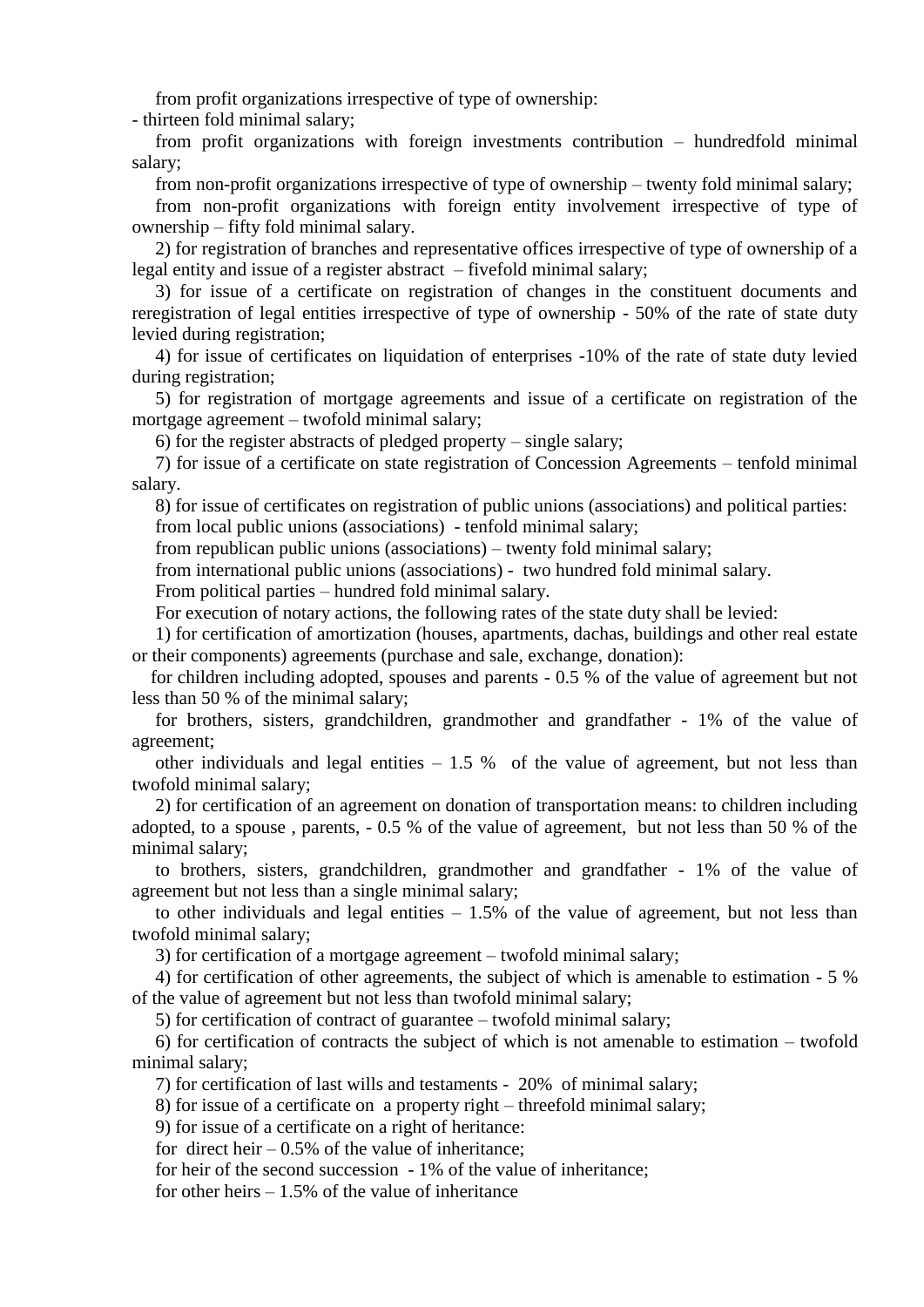10) for issue of a certificate on a right for inheritance located abroad – upon final estimation of the inheritance value payable in the territory of the Republic of Tajikistan:

the direct heir - 1% of the value of inheritance;

for the heir of second succession  $-1.5%$  of the value of inheritance; other heirs - 3% of the value of inheritance;

11) for the measures regarding protection of inheritance – single minimal salary;

 12) for certification of letters of attorney on the right of usage or (and) disposition of the property (except Point 13 of the present section):

for children including adopted, a spouse, parents - 50 % of the minimal salary;

 for brothers, sisters, grandchildren, grandmother, granddaughter – single minimal salary; for other individuals and legal entities - twofold minimal salary;

 13) for certification of letters of attorney for the right of usage and (or) disposition of motor transport means:

for children including adopted, a spouse, parents  $-50\%$  of the minimal salary;

for brothers, sisters, grandchildren, grandmother, grandfather - single minimal salary;

for other physical persons and legal entities - twofold minimal salary;

14) for certification of other letters of attorney - 20% of minimal salary;

 15) for verification of the document translation accuracy from one language into another - 5% of the minimal salary per page of translated document;

 16) for commitment of the protest of a bill out of the payment, non-acceptance and non-dating of acceptance and for certification of a receipt non-payment - 1% of unpaid amount;

17) for document storage (archiving) - 10% of the minimal salary;

 18) for certification of authenticity of documents copies stored in state notary offices, local bodies of executive power, local administrations, consular offices as well as for abstracts from documents - 5% of the minimal salary per page of the document copy or abstract from the document;

 19) for certification of authenticity of other documents and abstracts from the documents (except the documents provided by Point 18 of the present section) - 5% of the minimal salary per page;

20) for verification of signature authenticity:

on applications and other documents (except bank-cards) - 5% of the minimal salary;

on bank -cards (per one signature on a card) –a single minimal salary;

 21) for issue of a certificate of a share in the property being jointly possessed by spouses obtained during the marriage including the issue of a certificate of ownership in case of decease of either spouse - 20 % of minimal salary;

 22) for issue of document duplicates stored in state notary offices, local bodies of executive power and local administration, consular offices – twofold minimal salary;

 23) for certification of amortization and other property contracts subject to registration and sold through auctions (tenders) – threefold minimal salary;

24) for executive endorsement - 5% of the minimal salary;

25) for protest my master –fivefold minimal salary.

 For notary actions committed beyond the notary office the duty shall be levied at double rate including reimbursement of actual costs related to the trip for commitment of actions .

 Under a permutation contract, duty shall be calculated based on the the property representing higher value.

 For calculation of the rate of state duty collected for certification of transactions with vehicles as well as issue of a certificate on a right of inheritance of vehicles, the value of vehicles shall be determined by juridical expert bodies of justice agencies, as well as by firms and organizations involved in maintenance and sale of vehicles.

 Cost of a house, apartment, dacha, garage and other buildings, facilities and structures shall be determined by the parties, but in order to levy state duty it should not be lower than the inventory cost determined by the technical inventory bodies.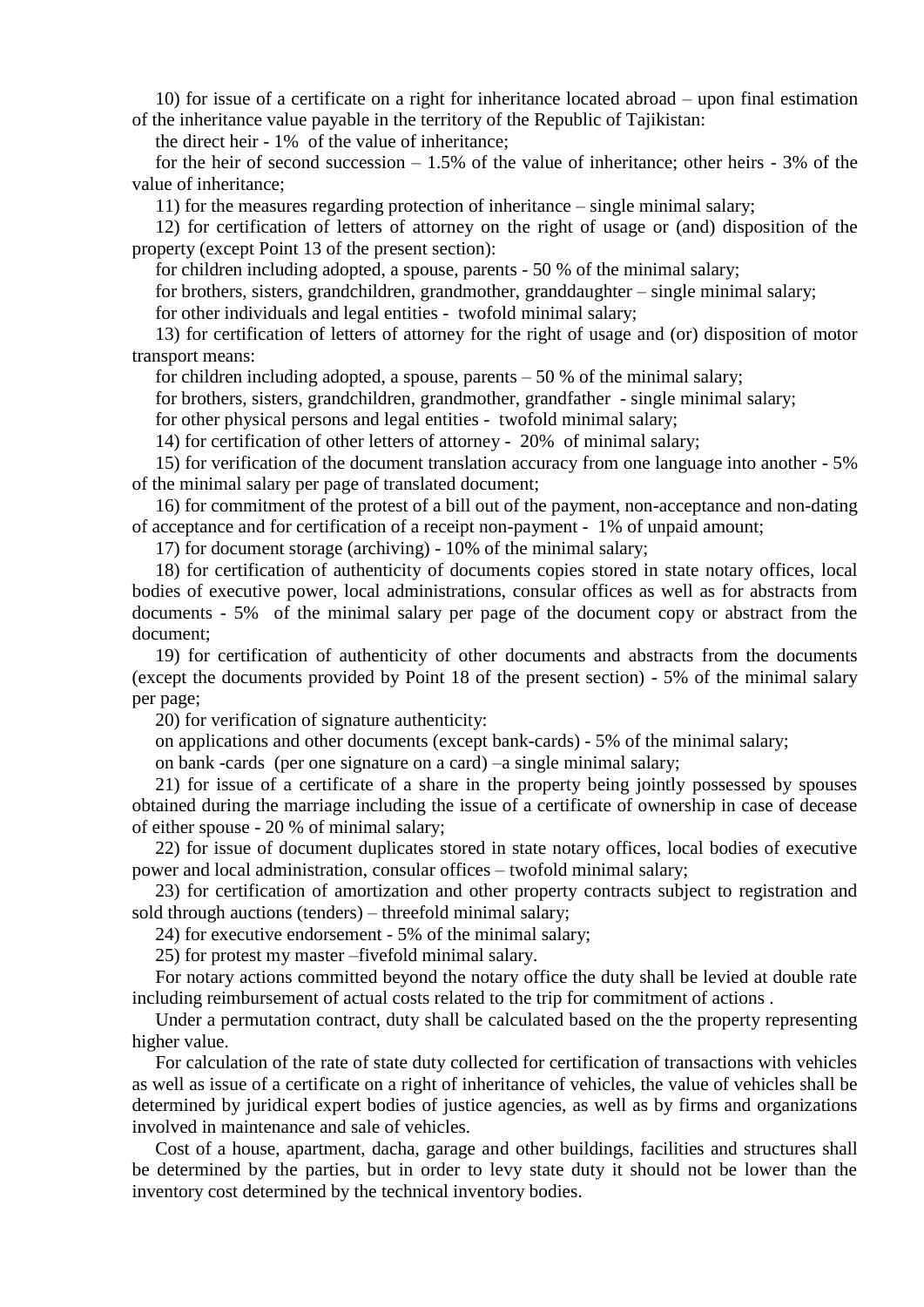In cases of signing a contract, the subject of which is amortization (purchase and sale, donation, permutation, etc.) of property the value of which is less than the amount indicated in the estimation document, the state duty shall be established based on the amount indicated in the estimation document.

 During certification of transactions in foreign currency, and in cases when the foreign currency is the subject of inheritance the amount of state duty shall be subject to coversion to the national currency in accordance with the exchange rate of the National Bank of Tajikistan effective on the day of the state duty payment.

 For commitment of actions concerning formalization of acts of civil status , the following state duty rates shall be charged :

 1) for marriage if either side is a foreign citizen or a person without citizenship – fivefold minimal salary;

2) for state registration and issue of a bill of divorce:

 upon mutual consent of the spouses who do not have juvenile children in joint marriage – threefold minimal salary;

upon a court decision on divorce – fivefold minimal salary;

 As regards persons considered as per established order as missing or incapable due to mental illness or imbecility or persons convicted for a crime and sentenced to custody for the period not less than three years – twofold minimal salary.

 3) for drawing up a conclusion and issue of a certificate due to changes in and restoration of register for acts of civil status concerning a birth, marriage, divorce and decease – twofold minimal salary;

 4) for issue of a duplicate of a certificate on registration of acts of civil status – twofold minimal salary.

 For consideration and issue of documents regarding acquisition of citizenship of the Republic of Tajikistan or renunciation of citizenship of the Republic of Tajikistan as well as departure from the Republic of Tajikistan and entry into the Republic of Tajikistan, state duty rates shall be charged as follows:

 1) for issue of international (civil) passport or extension of its validity– threefold minimal salary;

 2) for issue of a visa (identification card) to a foreign citizen or a person without citizenship residing in the RT for departure from the RT, or for visa extension– twofold minimal salary;

 3) for registration (issuance of a residence permit) of citizens of the Republic of Tajikistan - 50% of the minimal salary;

 4) for issue or extension of visa in the passport or its similar replacement document of a foreign citizen or a person without citizenship temporarily based in the RT for the following purposes:

departure from the Republic of Tajikistan – twofold minimal salary;

 departure from the Republic of Tajikistan and further entry into the Republic of Tajikistan – twofold minimal salary;

5) for issue of multiple visa of the Republic of Tajikistan- fourfold minimal salary;

 6) for processing of documents regarding invitation of foreign citizens to the Republic of Tajikistan – twofold minimal salary per invitee;

 7) for making any changes (except for validity extension ) in the previously issued document regarding departure and entry into the Republic of Tajikistan – twofold minimal salary;

 8) for issue and extension of a Residence Permit to a foreign citizen or a person without citizenship – twofold minimal salary;

 9) for registration and extension of a period of validity of international passport or its similar replacement document- twofold minimal salary;

 10) for issue of lost or damaged international passport, visa, invitation to the Republic of Tajikistan, Residence Permit or ID card for border passing – twofold minimal salary;